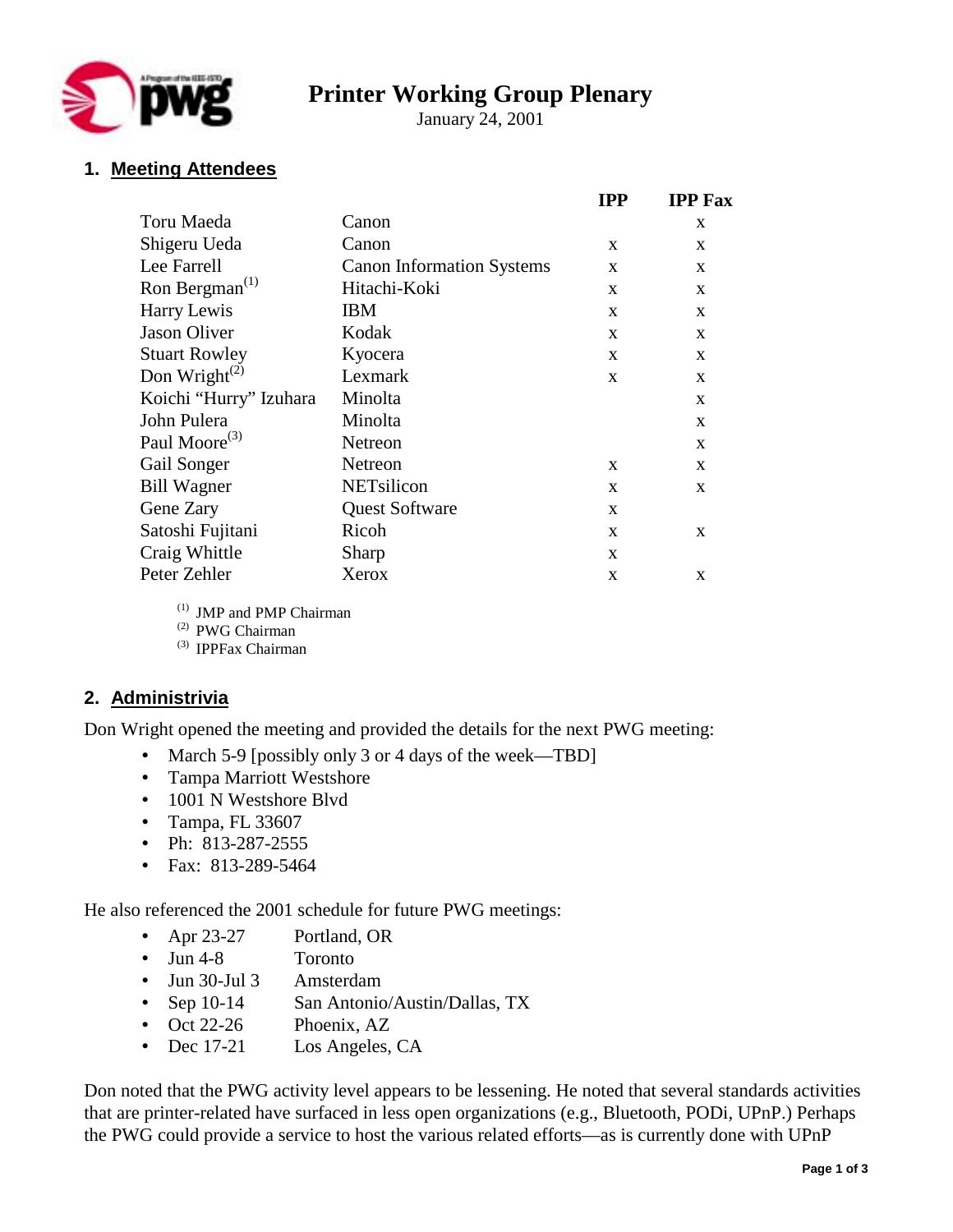Imaging. Of course, this could be more difficult depending on the degree of openness of the individual organization/activity.

Don asked the group to consider possible new topics for future PWG activity.

Peter Zehler suggested a topic regarding "end-to-end printing." He characterized the proposed effort as pulling together all the pieces necessary for "a complete IPP solution." Don commented that this would probably be an appropriate activity for the IPP group—instead of a creating a new Working Group within the PWG.

Craig Whittle briefly mentioned the JBMA organization in Japan and their activity called BMLinks. Don requested Craig to give him a reference to the organization so he could investigate any possible opportunity for coordination of effort.

ACTION: Don Wright will contact JBMA to evaluate possible opportunities of coordinating with the PWG.

#### **3. Status Reports**

Each of the Project Chairs (or appointed spokesperson) provided a brief status of the individual PWG projects.

#### **3.1 Internet Printing Protocol (IPP) Project**

Carl-Uno was not present to provide the latest status. Ron Bergman indicated that three documents have recently been published and several others are still "in process."

Two of the three documents that were recently voted on for acceptance as PWG specifications were approved:

- IPP "output-bin" attribute extension
- IPP "finishings" attribute values extension

Peter Zehler explained that there was a complaint about the Override Attributes for Documents and Pages document, resulting in a few changes:

- The document will be classified as "Experimental"
- The conformance section will change to allow support of document exceptions, without support of page exceptions

Don noted that the ISTO/PWG process would need to be modified to include the classification of "Experimental" documents.

The group was curious about the status of the Notification documents in the IETF. However, no one present was sure of the current status.

ACTION: Carl-Uno will determine and report on the status of the Notification documents in the IETF. [This was later expanded to include the status on *all* IPP RFC documents.]